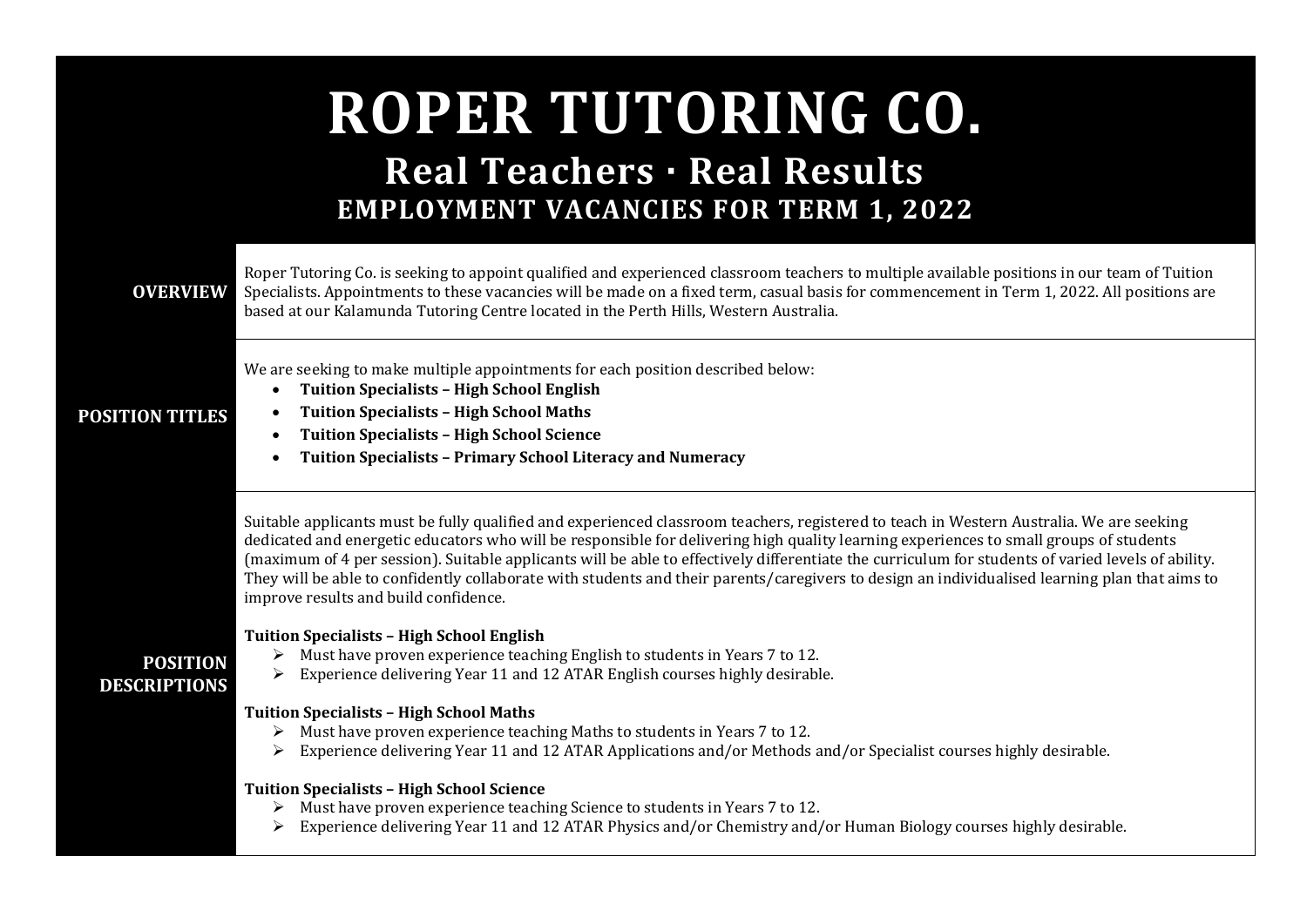|                     | Tuition Specialists - Primary School Literacy and Numeracy<br>$\triangleright$ Must have proven experience teaching Literacy and Numeracy to students in Years 1 to 6.                                                                                                                                                                                                                                                                                                                                                                                                                                                                                                                                                                                                                                                                                                                                                                                                                                                |
|---------------------|-----------------------------------------------------------------------------------------------------------------------------------------------------------------------------------------------------------------------------------------------------------------------------------------------------------------------------------------------------------------------------------------------------------------------------------------------------------------------------------------------------------------------------------------------------------------------------------------------------------------------------------------------------------------------------------------------------------------------------------------------------------------------------------------------------------------------------------------------------------------------------------------------------------------------------------------------------------------------------------------------------------------------|
| <b>REQUIREMENTS</b> | The following requirements must be clearly outlined in your Curriculum Vitae AND addressed in an accompanying Cover Letter:<br>1. A sound understanding of the School Curriculum and Standards Authority (SCSA) and The West Australian Curriculum<br>2. A demonstrated competency in the following domains that govern the Australian Professional Standards for Teachers:<br>Professional knowledge,<br>$\bullet$<br>Professional practice; and<br>Professional engagement<br>$\bullet$                                                                                                                                                                                                                                                                                                                                                                                                                                                                                                                             |
| <b>ELIGIBILITY</b>  | The following is a list of requirements which applicants must meet in order to be considered eligible for the above positions:<br>1. Be currently registered with the Teacher Registration Board (TRB)<br>2. Hold a current Working with Children Check<br>Hold a current Department of Education Criminal Record Clearance<br>3.<br>Provide proof of eligibility to work in Australia for the term of the vacancy<br>4.                                                                                                                                                                                                                                                                                                                                                                                                                                                                                                                                                                                              |
| <b>ABOUT US</b>     | Roper Tutoring Co. is a thriving and dynamic Tuition Centre located in the Perth Hills. We specialise in small-group tuition for students of all age<br>groups and across all learning areas. We currently provide tuition to more than 150 students from more than 25 different primary and<br>secondary, private and public schools across Perth. We pride ourselves on our student-centred approach to tuition. We combine explicit<br>teaching practices with individualised guided learning experiences tailored specifically to the needs of each of student and aimed at supporting<br>them to achieve real results and grow in self-confidence. Our expert team of Tuition Specialists are dedicated to creating an engaging and<br>inclusive environment where all students are supported and inspired to develop a love for learning. Our tutors have an advanced repertoire of<br>classroom management strategies, enabling them to continually monitor and assess the individual needs of their students. |
| <b>RENUMERATION</b> | \$75.00 per hourly tutoring session (plus super)<br>Roper Tutoring Co. is based in Kalamunda and all sessions are conducted in our purpose-designed Tutoring Centre. We offer flexible working<br>arrangements that are tailored to your areas of expertise and a schedule that suits your lifestyle. Tutors enjoy the student-centred focus of our<br>small-group tutoring sessions and the opportunity to create a dynamic and results driven atmosphere for their students.<br>Our hours of operation are 3:30pm - 7:30pm Monday to Friday. Our current tutoring staff experience working schedules that vary from 1 - 10<br>hours per week.                                                                                                                                                                                                                                                                                                                                                                       |